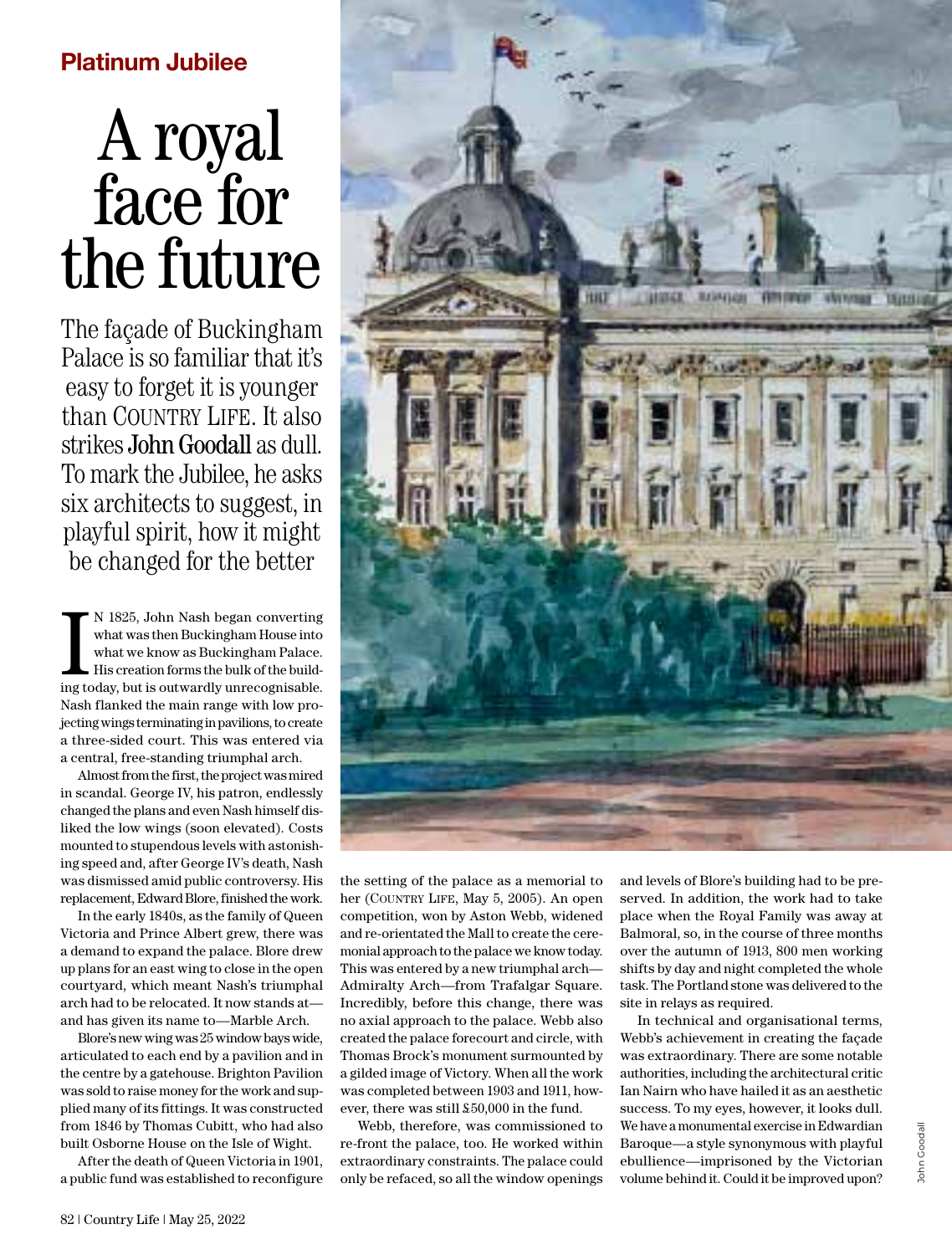

 **Francis Terry, Francis Terry and Associates**

'I am unusual within my profession because I actually like Buckingham Palace, but if I was going to change it, this is what I would do:

1) It has a dull silhouette that needs to be enlivened 2) The central portico would benefit from being widened 3) I would replace the small windows at the capital level with stone swags

4) The courtyard could do with a few trees framing the entrance.

Apart from these small tweaks, the rest should stay as it is.'  $\rightarrow$ 



**Magnificent—or dull? The façade of Buckingham Palace, refronted by Aston Webb within the constraints of the Victorian conversion by Edward Blore, sparks both admiration and disdain**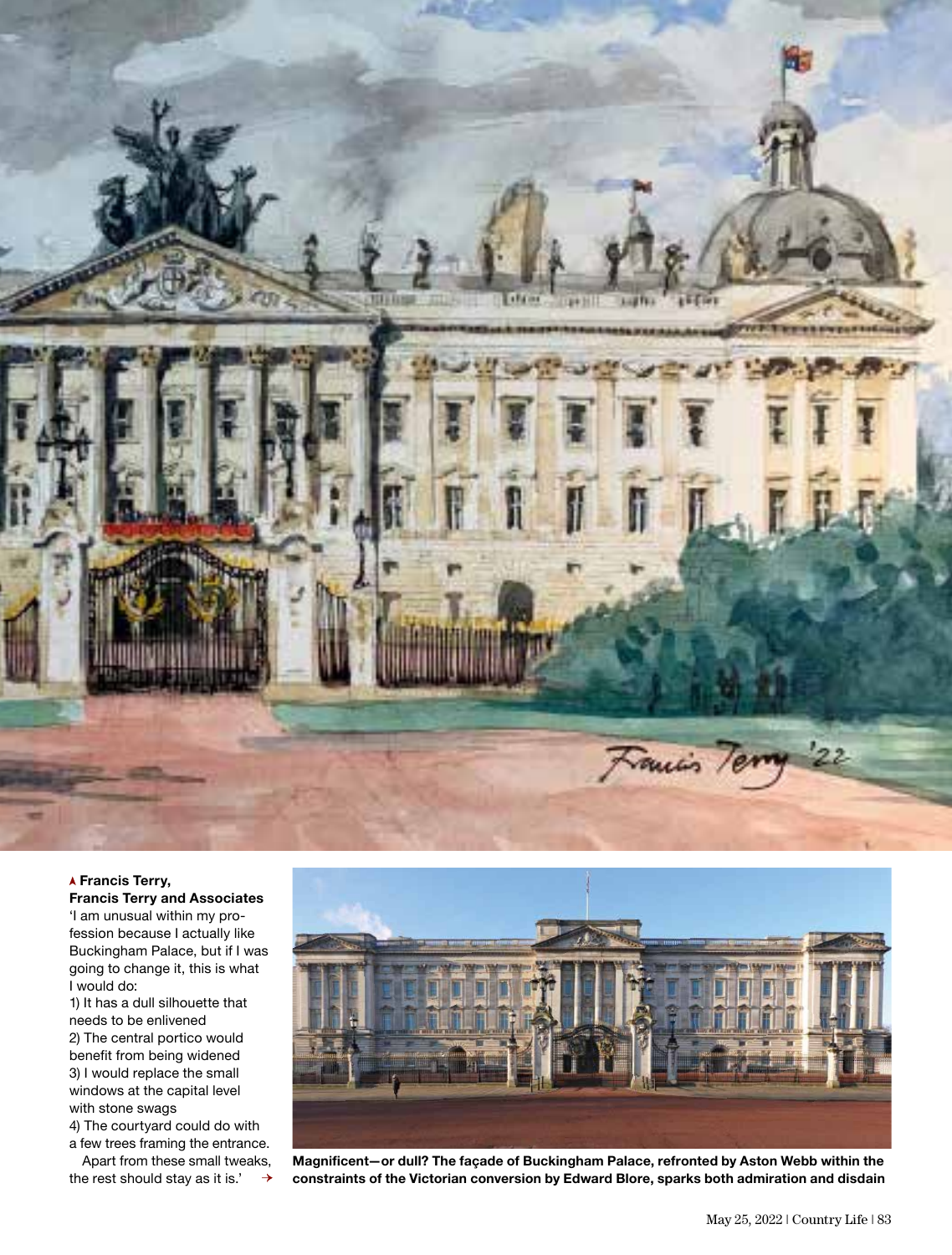#### **Mark Hoare, Hoare Ridge & Morris**

'The palace needs some well-judged gilding! (Think Chatsworth.) It also needs more vertical emphasis to counteract the long, low front, so here come rooftop pavilions with pergolas linking to a central dome on the axis of the Mall. The new palace now has a roof garden with beehives and a sheltered space for outdoor entertaining and concerts (very Covid-safe!).

'At street level, the central railings and sterile expanse of forecourt have given way to a moat and orchard. The palace breathes a sigh of relief, more open to the city and the surrounding parks. Plane trees have risen along the pavement and fruit trees run behind some of the now redundant gates. One has done one's bit in greening the city.'

London's skylines are a wonder and here is a chance to add picturesqueness ?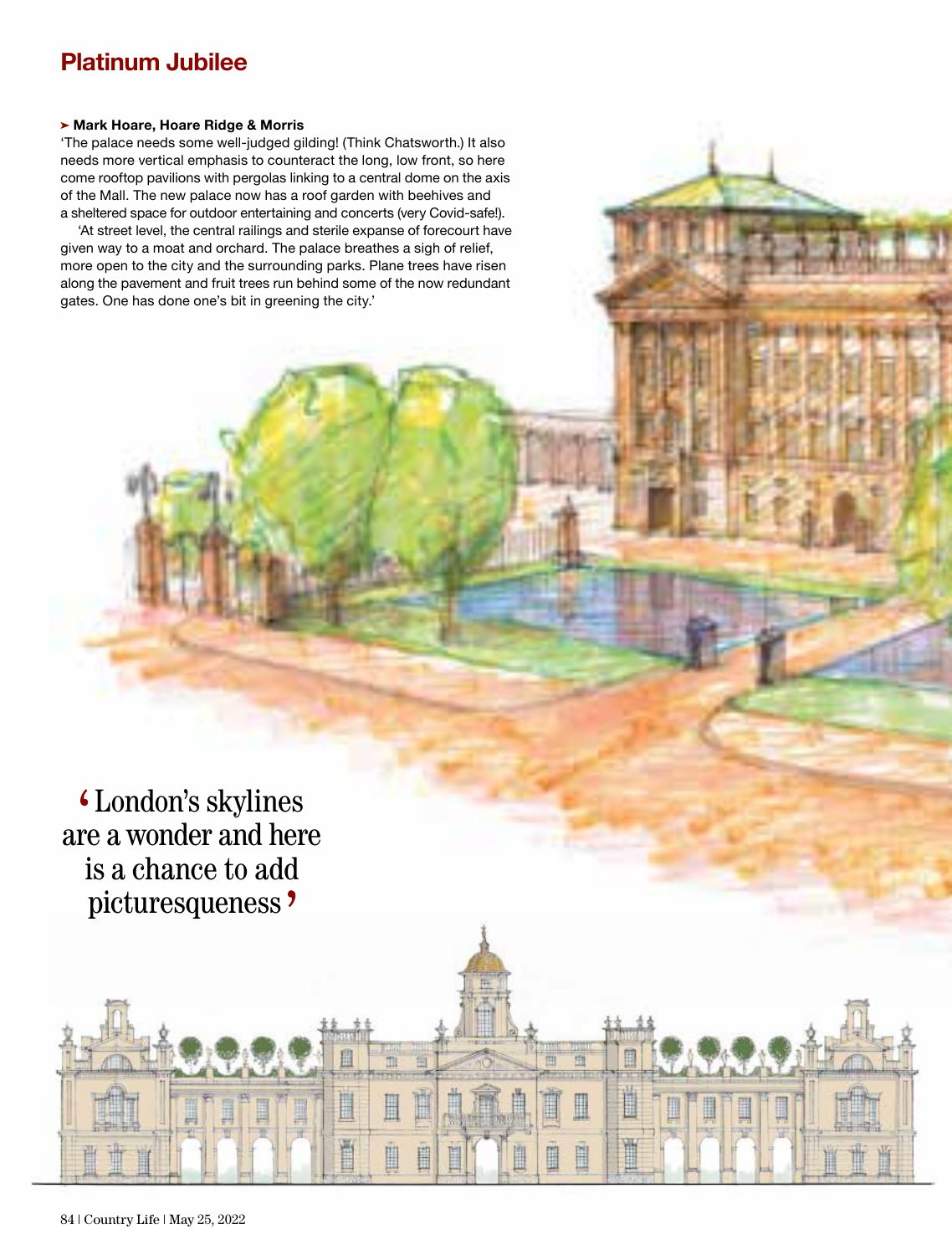

### **Ross Sharpe, Yiangou**

'The present front of Buckingham Palace is huge, bleak and slab like. I remember my first visit as a child, when it seemed more like a civic building from a totalitarian state than a place where kings and queens, princes and princesses should be.

'The proposals for the revised palace represent a scaling back of height and

gravitas, to a form that although civic, has a more interesting rhythm and approachability. It is Nicholas Hawksmoor, William Kent and Charles Barry in inspiration, and the lower arcades provide views into the courtyard behind, which breaks down the barrier that the present structure seeks to impose.

'London's skylines are a wonder and here is an attempt to add picturesqueness, with a chance for a garden with viewing pavilions, perhaps looking forward to a time when the public may enjoy that opportunity more. And, prominent on the balustrade, stand statues of worthy figures that no generation can deny.'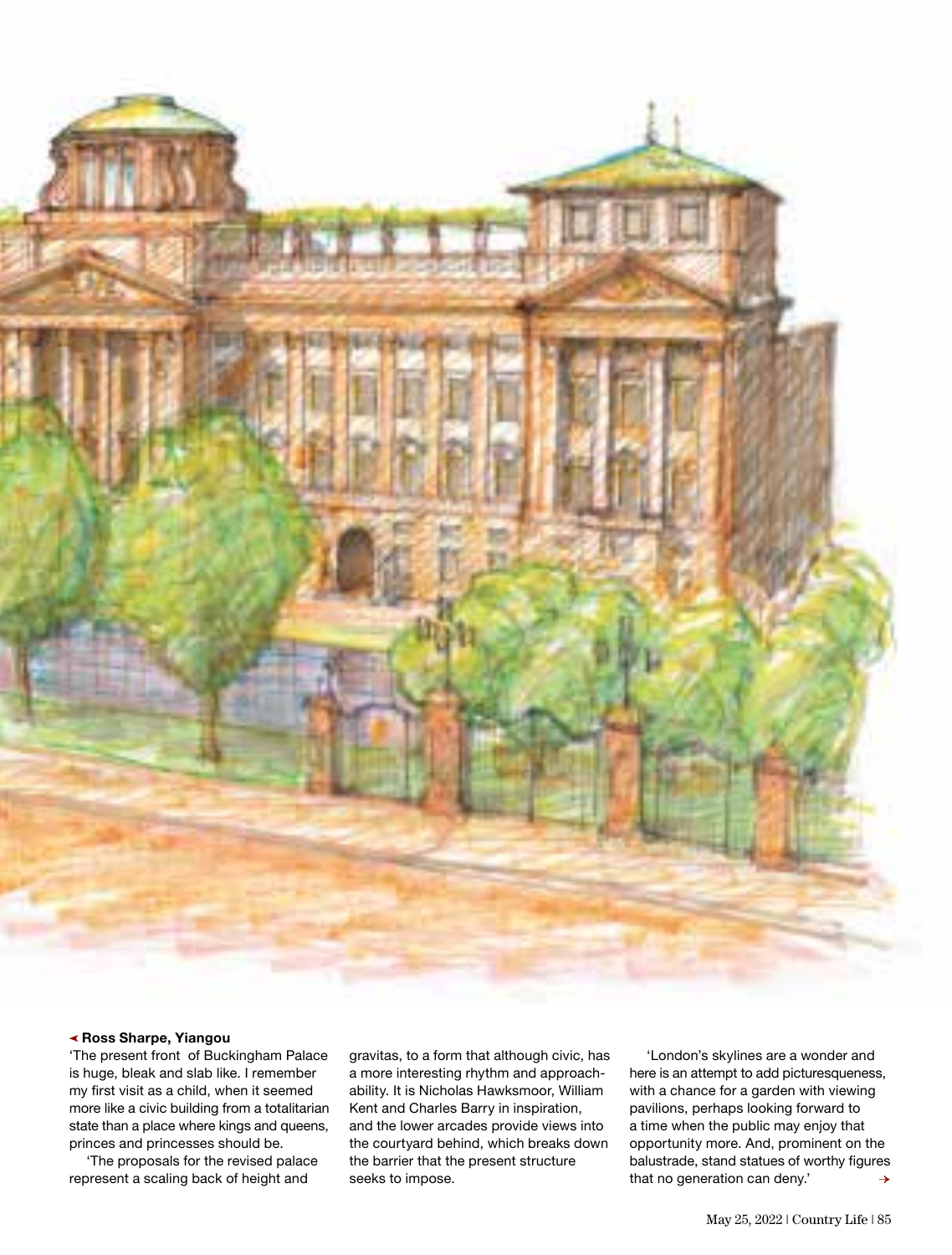

#### **Natasha Brown, Giles Quarme Architects**

'Buckingham Waterworld. What if Nature does what it always does? If sea level rose by a yard, due to climate change, the Thames flooding of central London would occur. Wellington Arch would form the Watergate for the palace.

The Queen's rowing barge, *Gloriana*, could be an excellent water taxi, and Thames barges would provide zerocarbon deliveries. Duchy of Cornwall kelp forests could provide roof insulation with a native tree-covered roof

garden, assisting carbon offset. What of Aston Webb's façade? It would be lifted beyond current recognition with the Arch and reflections in the water. Exercising the horses and corgis might be a challenge…'